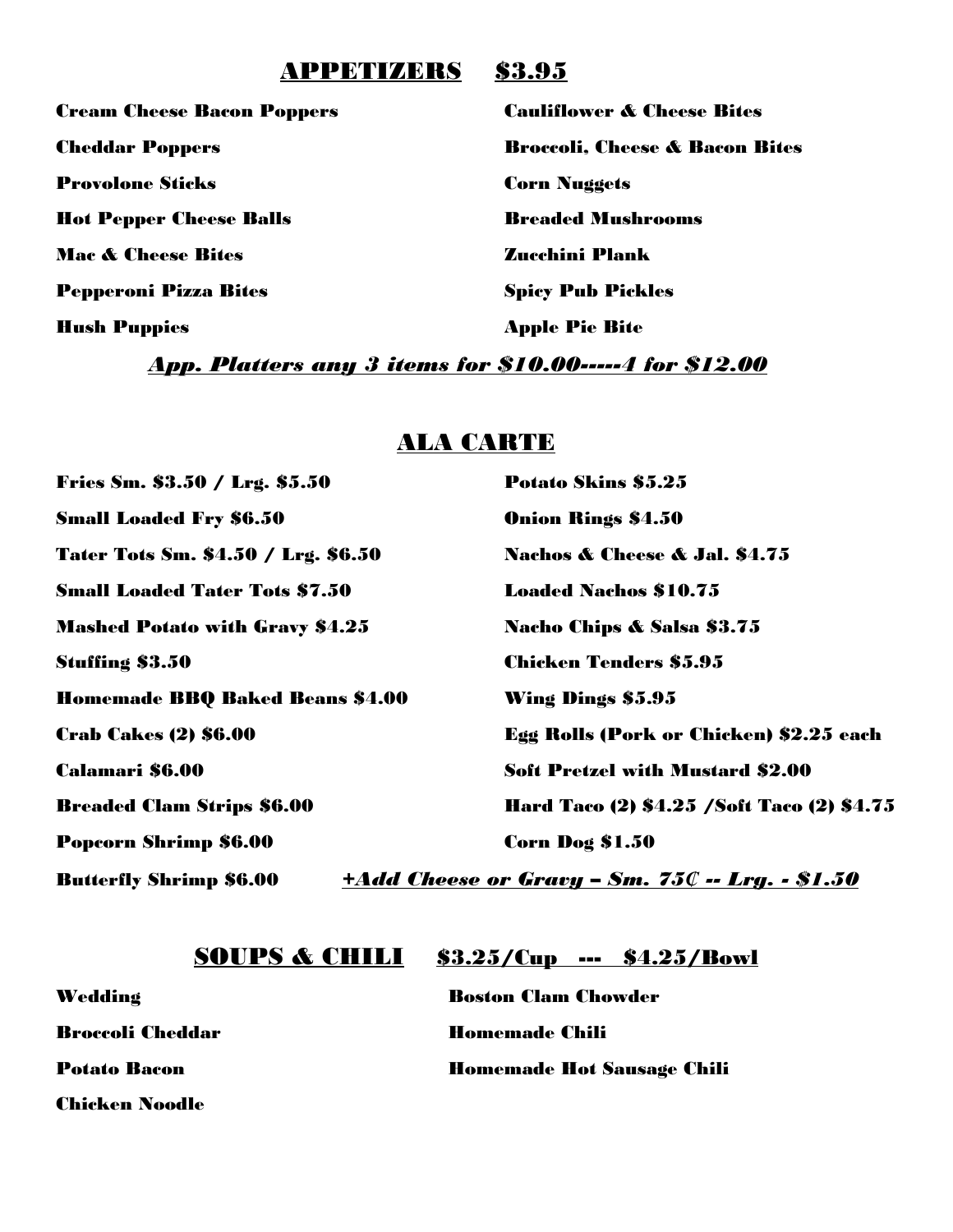### Burgers & Sandwiches

#### All Burgers (1/2 Pound) & Sandwiches Served with Potato Chips

Hamburger \$7.00 Cheeseburger \$7.75 Bacon Cheeseburger \$9.25 Mushroom Swiss (Grilled Mushrooms) \$8.75 \*\*\*"Tommy" Burger (Cheddar Cheese, Egg & Bacon) \$9.40 Western Burger (Bacon, Cheddar Cheese, Onion Ring & BBQ Sauce) \$9.40 +Choice of Cheese on any Burger (American, Cheddar, Provolone, Swiss, Mozzarella, or Pepper Jack) +Double meat for \$4.00

Chicken Sandwich (Grilled or Breaded, Lettuce, Tomato, Mayo.) \$7.25 Chicken BLT (Grilled or Breaded, Bacon, Lettuce, Tomato & Mayo.) \$8.75 Buffalo Chicken Sandwich (Grilled or Breaded, Cheese, Hot Ranch Sauce) \$7.50 Chicken Parmesan Sandwich (Grilled or Breaded, Cheese, Marinara Sauce) \$7.50 Pulled Pork Sandwich \$7.25 Harvey Run Cheesesteak (Cheese, Grilled Onions & Peppers) \$8.25 Hot Sausage (Cheese, Grilled Onions & Peppers) \$7.25 Meatball Sandwich (Cheese & Marinara Sauce) \$8.25 Grilled Cheese (Served on Texas Toast Choice of Cheese) \$4.50 B.L.T (Served on Texas Toast, Bacon, Lettuce, Tomato) \$5.25 +Substitute Fries for Potato Chips \$2.00

+Substitute Onion Rings for Chips \$3.00

+Substitute Tater Tots for Chips \$3.00

\*\*\*Consuming undercooked eggs increases your risk of foodborne illness.

#### **PIZZA**

9" with Cheese \$6.50 (\$1.00 each additional topping) (Extra Cheese \$1.50)

12" with Cheese \$8.00 (\$1.25 each additional topping) (Extra Cheese \$2.00)

Toppings- pepperoni, mushrooms, black olives, pepper rings, bacon, jalapenos, sausage, or extra cheese.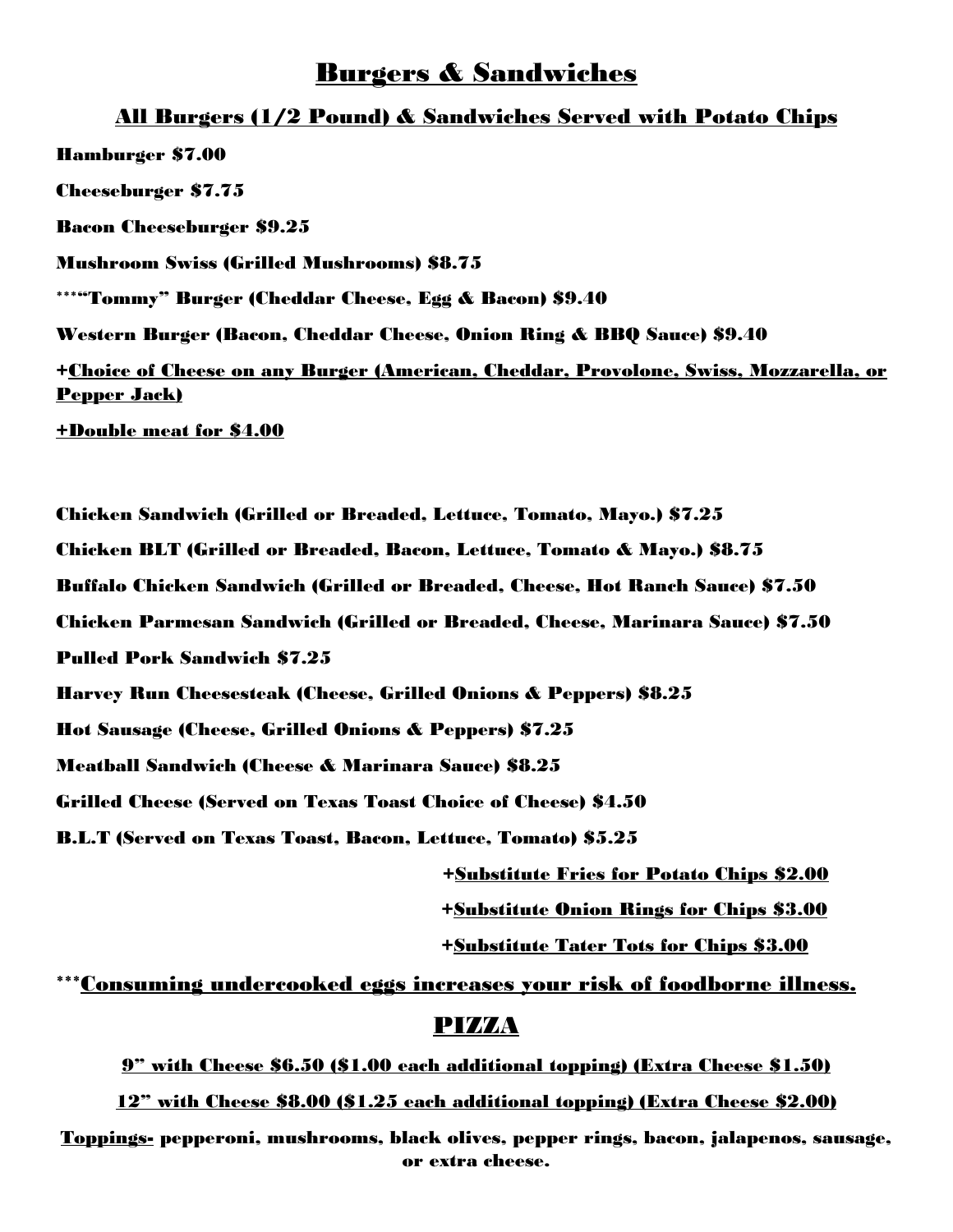## Dinners

Steak & Fries with Shredded Cheddar Cheese \$10.75 Chicken (Grilled or Breaded) & Fries with Shredded Cheddar Cheese \$10.75 Chicken (Grilled or Breaded) & Steak Fries with Shredded Cheddar Cheese \$10.75 Bacon & Fries with Shredded Cheddar Cheese \$10.75 Roasted Pulled Pork & Fries with Cheddar Cheese & BBQ Sauce \$10.75 +Choice of Dressing with any Loaded Fry. Homemade Hot Roast Beef with Fries or Mashed Potatoes & Gravy \$9.25 Homemade Hot Roast Turkey with Fries or Mashed Potatoes & Gravy \$9.25 (add stuffing \$2.00) Homemade Hot Meatloaf with Fries or Mashed potatoes & Gravy \$9.25 Spaghetti with Side Salad & Garlic Toast \$8.75

+++Any Split Dinner will be charged an Additional \$1.00

## Salads

Side Salad \$3.75

Tossed Salad \$7.50

Taco Salad \$11.75

Grilled or Breaded Chicken Salad with Garlic Toast \$11.75

Grilled Steak Salad with Garlic Toast \$11.75

+Salads include (Lettuce, Green Pepper, Cucumber, Tomato, Green and Black Olives, Pepperoncini, Egg, Cheese, Fries, Choice of Meat)

Double the Meat: \$4.00

Dressings: Blue Cheese, Ranch, Italian, Sweet & Sour, French, Honey Dijon Mustard, Balsamic Vinaigrette, Raspberry Vinaigrette, Vinegar & Oil.

#### Extra Dressing

\$.50 small

\$.75 large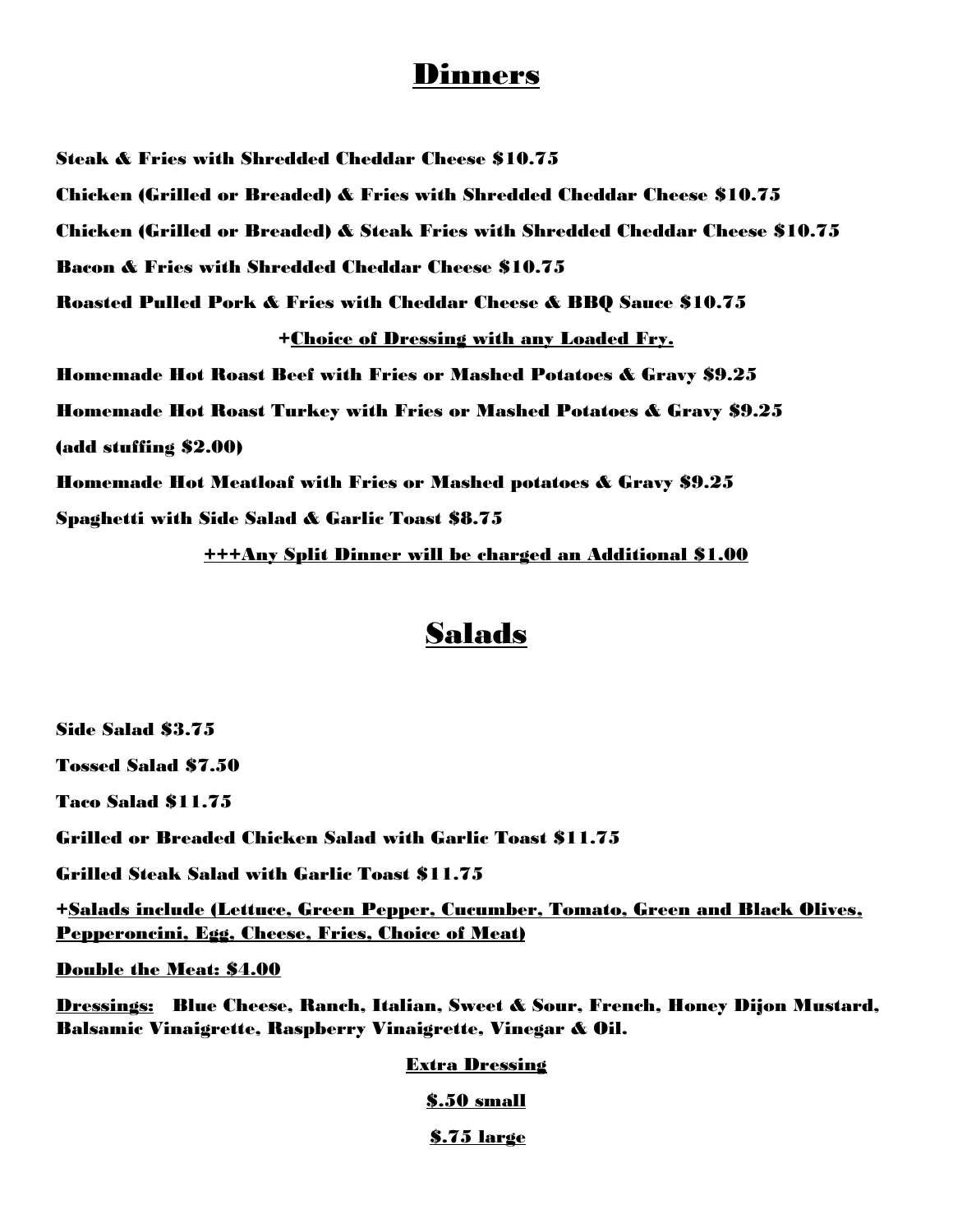# Wings

(Served Daily except Friday only served until 3pm)

Monday/Tuesday/Thursday/Friday/Saturday-

\$8.50/Dozen - \$4.50/ ½ Dozen

Wednesday & Sunday

 $$7.00/Doxen - $4.00/$  <sup>1</sup>/<sub>2</sub> Dozen (Eat in Bar Only)

Up Charges will be Charged for any Wing Order that Specifies all of One Type of Wing

(Drums or Flats) 50**₵** / ½ Dozen -75**₵**/Dozen.

## Old HRI Flavors

Butter Garlic, Honey Garlic, Honey BBQ, Hot, Hot Garlic, Honey Mustard, Butter Garlic Parm, Jalapeno Ranch, Special, Wing Dust, Dry Cajun, Dry Smokey BBQ, Dry Lemon Pepper, Dry Ranch, Dry Butter Garlic.

## Dave's Flavors

Dave's Seasoned.

Roasted Garlic Bacon Ranch, Cheddar Bacon, Hot Honey, Hot BBQ, Hot Jalapeno Ranch, Honey Mustard, BBQ, Smokey BBQ, Golden BBQ, Garlic (the best), Garlic Parm., Hot Garlic, Mild, Hot, Insanity,

Hotter Than F### 12 Wing order *only*. \$12.00 (waiver must be signed)

Challenge Available.